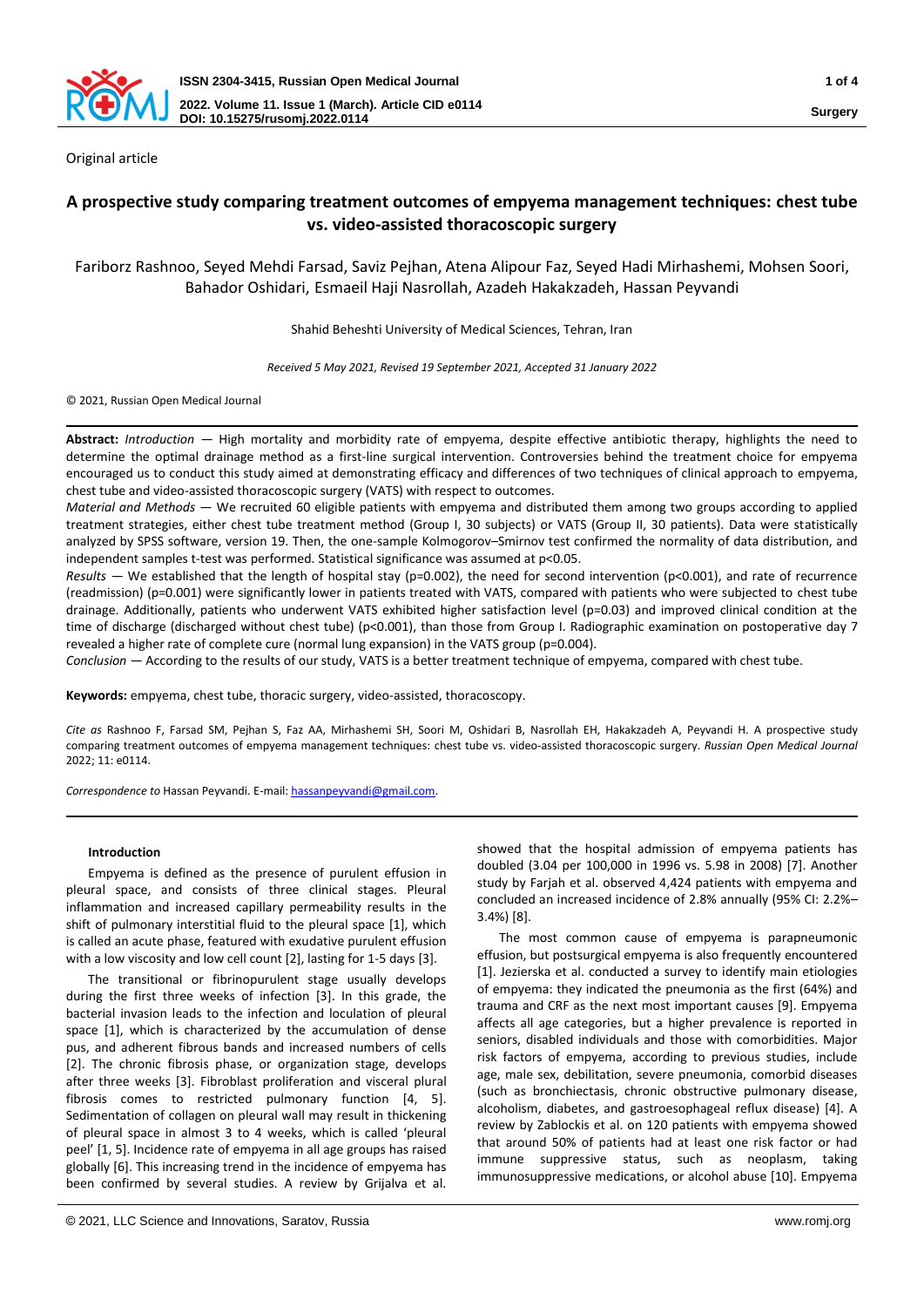

mortality rate of 5-30% was reported, increasing to 40% among immunocompromised patients [4].

Antibiotic therapy, fibrinolytics, and pleural space drainage are considered the treatment choice in empyema at primary, early second, and second stage of the disease, respectively. Unsuccessful drainage cases are subjected to VATS. At the third stage (i.e., in the case of unexpandable lung, multiple loculations, and continued pleural sepsis), decortications would be indicated. Open drainage should be performed in patients who are too debilitated for VATS and thoracotomy [4].

This study was designed to compare the treatment outcomes of two methods of empyema treatment, chest tube vs. VATS, in order to determine whether VATS could be the first treatment choice.

# **Material and Methods**

# *Participants*

In this prospective analytical study, patients admitted to receive medical attention for empyema, between 2011-2012, were recruited. The inclusion criteria were patients aged over 18 years with diagnosis of empyema, who agreed to participate in the research; whereas, if the management method was changed for any reason and/or patients were unwilling to be assessed, then they were excluded from the study. A total of 60 patients, fulfilling the inclusion and exclusion criteria, were enrolled.

# *Intervention*

Patients were explained about assessment, and written consent was obtained. They were divided among two groups of 30 patients in each. Thirty patients (50%), who were treated with chest tube, were classified as Group I, and 30 patients (50%) subjected for VATS were classified as Group II. Two techniques were evaluated and compared in terms of demographic information, length of hospital stay, patient satisfaction level, radiographic findings on postoperative day 7, discharge from the hospital with or without chest tube, need for second intervention, empyema pathogens, and treatment outcomes up to 3 months after the discharge. In order to determine the most common pathogen in two groups, the sample of pleural fluid was obtained after administration of chest tube in Group I and during VATS procedure in Group II. Both samples were submitted to laboratory to identify the involved pathogens.

|  | Table 1. Comparison of quantitative variables |  |
|--|-----------------------------------------------|--|
|  |                                               |  |

| <b>Variables</b>                   | VATS          | Chest tube  | p-value |
|------------------------------------|---------------|-------------|---------|
| Age, years                         | $40+17.8$     | $41+18.2$   | 0.452   |
| Length of hospital stay, days      | $6.8 \pm 2.3$ | $9.8 + 4.3$ | 0.001   |
| Patient satisfaction level, scores | $8.4 + 3.3$   | $6.7 + 2.4$ | 0.031   |

Variables are reported as means ± standard deviation.

#### **Table 2. Comparison of qualitative variables**

| Variables                                                         |    | VATS Chest tube p-value |       |
|-------------------------------------------------------------------|----|-------------------------|-------|
| Sex                                                               | 5  | 6                       | 0.365 |
| Complete cure sensu radiography results on<br>postoperative day 7 | 26 | 19                      | 0.004 |
| Discharge with chest tube                                         |    | 8                       | 0.001 |
| Need for secondary intervention                                   | 3  | 9                       | 0.001 |
| Length of hospital stay $> 10$ days                               | 2  | 8                       | 0.002 |
| Readmission 3 months after discharge (recurrence)                 | 0  | 5                       | 0.001 |

© 2021, LLC Science and Innovations, Saratov, Russia www.romj.org

#### *Statistical analysis*

Considering the type I error of 5%, power of 80%, and standard deviation (SD) of 1.7, according to previous studies, the sample size of 60 was identified, divided into two subgroups of 30 patients in each. For analyses of quantitative and qualitative variables, we used mean ± SD and frequency, respectively. Data was statistically analyzed by SPSS software, version 19. Then, the one-sample Kolmogorov–Smirnov test confirmed the normal distribution of data, and the independent samples t-test was performed. We also used chi-squared test to compare the qualitative ratios. The statistical significance was considered at the values of p<0.05.

#### **Results**

We recruited 60 patients diagnosed with empyema and divided them into two groups, 30 patients in each. Group I included patients treated by chest tube, while Group II subjected to VATS. Quantitative data (including age, patient satisfaction level, and length of hospital stay) were compared between two groups. There was no statistically significant difference between groups in mean age (p=0.452), but the difference in the patient satisfaction level was reported as statistically significant in Group II (p=0.031). In addition, results showed a significant reduction in length of hospital stay in Group II vs. Group I (p=0.001) (*Table* 1).

Qualitative ratios included radiographic outcomes on postoperative day7, discharge with or without chest tube, need for second intervention, and condition of a patient during 3 months after therapy. The ratios were statistically compared. Both groups were similar in terms of sex ratios.

Based on the radiographic findings 7 days after the intervention, patients undergoing VATS had a higher rate of lung expansion, compared with Group I (p=0.004). In Group II, fewer patients had chest tube at discharge time (p<0.001), and the need for second intervention was reported lower than in Group I (p<0.001).

In Group I, 9 patients were hospitalized again to undergo the second intervention for empyema: 2 cases of chest tube placement, 4 cases of thoracotomy, and 3 cases subjected to VATS treatment. Length of hospital stay and need for second admission in those treated with VATS were significantly lower than in chest tube treatment (p=0.002, p=0.001) (*Table* 2).

Pneumococcus was detected as the most common pathogen of pleural effusion in both groups and among patients who did not need the thoracic surgery. In addition, the similar combination therapy, including Ceftriaxone and Clindamycin, was administrated in both groups.

## **Discussion**

Despite the administration of effective antibiotics, the mortality and morbidity rate of empyema still remains high [11]. Treatment of choice in empyema depends on various factors, including underlying disease, type of pleural effusion and stage of the disease [5], but generally involves two options: surgical and nonsurgical therapy. Nonsurgical and surgical intervention (open thoracotomy decortications or VATS) is considered for managing the first and second stage of the disease, respectively. The third stage and any treatment method failures are managed with open thoracotomy decortication. The appropriate candidate for VATS are patients in multiloculated and early second stage, before the formation of peel, while after the development of peel, the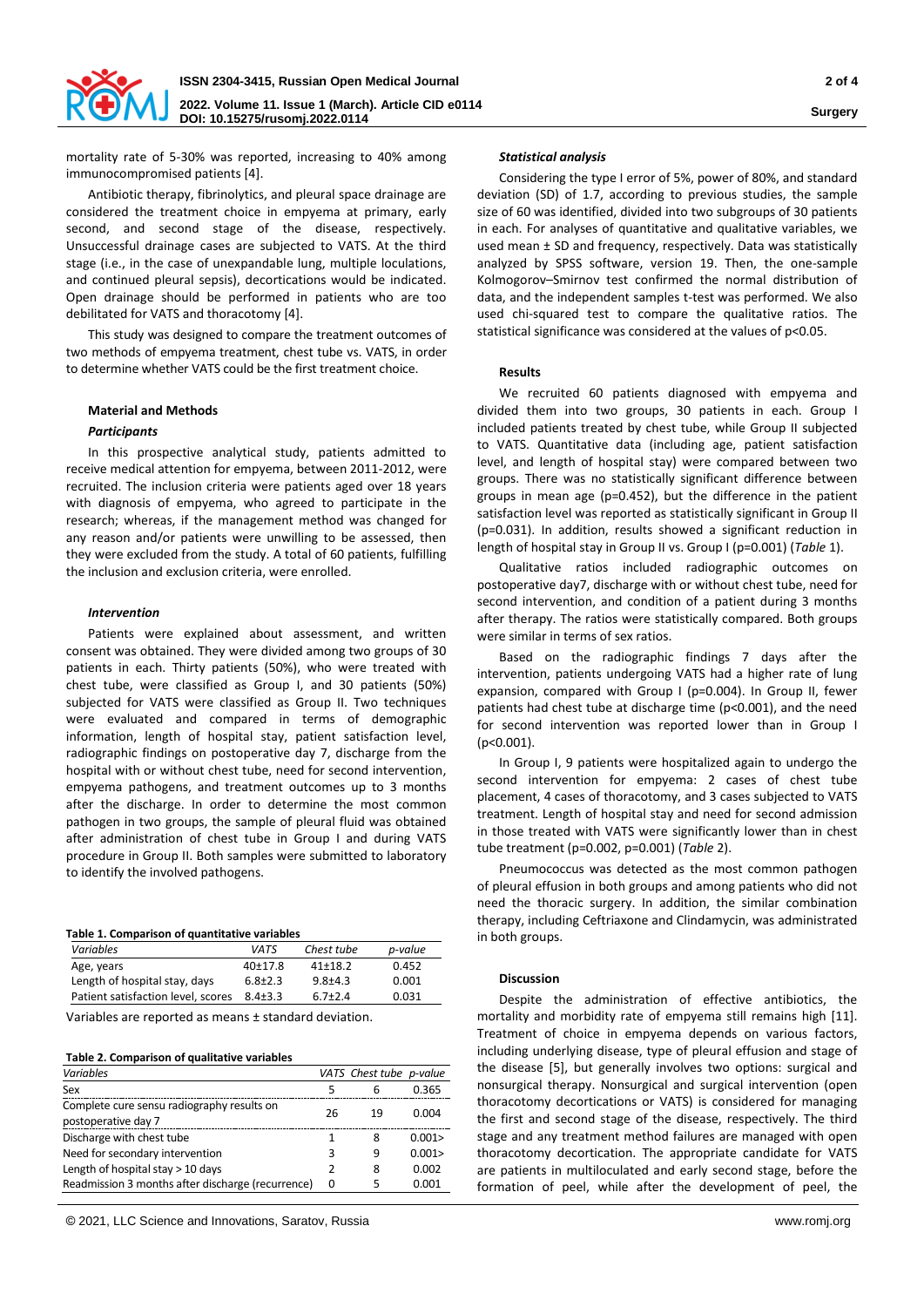

optimal therapy is thoracotomy [3]. While VATS is considered an effective and safe treatment of empyema in some studies, other authors described the chest tube as a relevant therapy [12, 13]. Pneumothorax (with an incidence rate of 2-6%), hemothorax (with an incidence rate of 1%), re-expansion pulmonary edema (rare), and organ laceration (rare) are considered main complications of thoracentesis [5]. A review by Rodriguez et al. illustrated that besides possible complications, chest tube is a safe and relevant treatment method of empyema [14]. Hemothorax was defined as one of critical complications of chest tube in the study by Karmy-Jones et al. in 2008 [15]. Some previous reviews also analyzed the efficacy of chest tube and VATS. Cobanoglu et al., in 2011, prospectively evaluated 60 patients with empyema in terms of treatment duration, length of a hospital stay, treatment success, duration of recovery, mortality and morbidity rate. The result revealed that the length of hospital stay and morbidity rate with chest tube drainage was significantly higher than with VATS. Besides, direct observation of lesion in VATS results in accurate diagnosis and expelling the blood clot, preventing the complications, which results in a shortened period of a hospital stay and fewer complications, compared with chest tube [16]. A review article by Zahid et al. also compared the effectiveness of two techniques, concluding that VATS was more effective and faster treatment procedure, compared with chest tube [17]. Another comparison by Scarci et al. indicated that VATS, compared with chest tube, had shorter treatment period and hospital stay, along with fewer procedural complications, second admissions, and repeated operations. There were not statistically significant differences in the duration of antibiotic therapy, treatment cost, admission and imaging examination between two groups [18]. An analysis by Chambers et al. also confirmed the superior outcomes of VATS via reduced duration of chest tube drainage, hospital stay (both postoperative stay and total number of hospital days), postoperative pain and complications such as air leak, sepsis, atelectasis and 30-day mortality. The need for surgery depends on the stage of empyema, but generally, in VATS group, it is lower than in chest tube group [19].

# **Conclusion**

According to the results of this study, reduced hospital stay in VATS group, and consequently, duration of chest tube drainage and time to return to work were less in these patients, which can be evaluated statistically in further assessments. Additionally, to our knowledge, this was the first study analyzing the patient satisfaction level, clinical condition at discharge time, which were remarkably improved in those treated with VATS. Due to the accurate diagnosis in VATS, a lower rate of recurrence (readmission) and need for second intervention was detected. Concurrent with previous studies, results of our research highlighted the VATS as a technique associated with fewer complications and favorable outcome in treatment of empyema patients. Although all related studies revealed a better outcome of VATS [20, 21], further studies are needed to introduce the VATS as an optimal treatment into the guidelines. Our study provided an essential benchmark to design further investigations to define the first-line therapy in empyema.

## **Limitations**

There are some advantages of this study, such as assessing patient satisfaction level and accurate data collection. Nonetheless, relatively small sample sizes limited the extrapolation of the results of this research. Further studies with larger sample sizes are required to introduce the VATS as an optimal treatment option for empyema.

#### **Conflict of interest**

No potential conflict of interest was reported by any of the authors.

### **Ethical approval**

All procedures performed in this study were in accordance with the ethical standards of the institutional and/or national research committee of Shahid Beheshti University of Medical Sciences and with the 1964 Declaration of Helsinki.

## **References**

- 1. Redden MD, Chin TY, van Driel ML. Surgical versus non-surgical management for pleural empyema. *Cochrane Database Syst Rev* 2017; 3(3): CD010651[. https://doi.org/10.1002/14651858.CD010651.pub2.](https://doi.org/10.1002/14651858.CD010651.pub2)
- 2. Schein M, Marshall JC. Source Control: A Guide to the Management of Surgical Infections. Springer Science & Business Media. 2002; 468 p. [https://books.google.ru/books?id=P7ieosmQ3KsC&dq=Schein+M,+Ma](https://books.google.ru/books?id=P7ieosmQ3KsC&dq=Schein+M,+Marshall+JC.+Source+Control:+A+Guide+to+the+Management+of+Surgical+Infections.+Springer+Science+%26+Business+Media%3B+2002&hl=ru&source=gbs_navlinks_s) [rshall+JC.+Source+Control:+A+Guide+to+the+Management+of+Surgica](https://books.google.ru/books?id=P7ieosmQ3KsC&dq=Schein+M,+Marshall+JC.+Source+Control:+A+Guide+to+the+Management+of+Surgical+Infections.+Springer+Science+%26+Business+Media%3B+2002&hl=ru&source=gbs_navlinks_s) [l+Infections.+Springer+Science+%26+Business+Media%3B+2002&hl=ru](https://books.google.ru/books?id=P7ieosmQ3KsC&dq=Schein+M,+Marshall+JC.+Source+Control:+A+Guide+to+the+Management+of+Surgical+Infections.+Springer+Science+%26+Business+Media%3B+2002&hl=ru&source=gbs_navlinks_s) [&source=gbs\\_navlinks\\_s.](https://books.google.ru/books?id=P7ieosmQ3KsC&dq=Schein+M,+Marshall+JC.+Source+Control:+A+Guide+to+the+Management+of+Surgical+Infections.+Springer+Science+%26+Business+Media%3B+2002&hl=ru&source=gbs_navlinks_s)
- 3. Sokouti M, Ghojazadeh M, Sokouti M, Sokouti B. Surgical and nonsurgical outcomes for treating a cohort of empyema thoracis patients: A monocenteric retrospective cohort study. *Ann Med Surg (Lond)* 2017; 24: 19-24[. https://doi.org/10.1016/j.amsu.2017.10.002.](https://doi.org/10.1016/j.amsu.2017.10.002)
- 4. Sahn SA. Diagnosis and management of parapneumonic effusions and empyema. *Clin Infect Dis* 2007; 45(11): 1480-1486. [https://doi.org/10.1086/522996.](https://doi.org/10.1086/522996)
- 5. Yu H. Management of pleural effusion, empyema, and lung abscess. *Semin Intervent Radiol* 2011; 28(1): 75-86. [https://doi.org/10.1055/s-](https://doi.org/10.1055/s-0031-1273942)[0031-1273942.](https://doi.org/10.1055/s-0031-1273942)
- 6. Rosenstengel A. Pleural infection-current diagnosis and management. *J Thorac Dis* 2012; 4(2): 186-193. [https://doi.org/10.3978/j.issn.2072-](https://doi.org/10.3978/j.issn.2072-1439.2012.01.12) [1439.2012.01.12.](https://doi.org/10.3978/j.issn.2072-1439.2012.01.12)
- 7. Grijalva CG, Zhu Y, Nuorti JP, Griffin MR. Emergence of parapneumonic empyema in the USA. *Thorax* 2011; 66(8): 663-668. [https://doi.org/10.1136/thx.2010.156406.](https://doi.org/10.1136/thx.2010.156406)
- 8. Farjah F, Symons RG, Krishnadasan B, Wood DE, Flum DR. Management of pleural space infections: A population-based analysis. *J Thorac Cardiovasc Surg* 2007; 133(2): 346-351. [https://doi.org/10.1016/j.jtcvs.2006.09.038.](https://doi.org/10.1016/j.jtcvs.2006.09.038)
- 9. Jezierska-Anczuków A, Rudziński P, Wróblewska M, Kozińska A. Etiologic factors of pleural empyema as a potential source of nosocomial infections. *Pneumonol Alergol Pol* 2003; 71(1-2): 59-67. Polish. [https://pubmed.ncbi.nlm.nih.gov/12959025.](https://pubmed.ncbi.nlm.nih.gov/12959025)
- 10. Zablockis R, Petruskeviciene R, Nargela RV. Causes and risk factors of pleural empyema and complicated parapneumonic pleural effusion. *Medicina (Kaunas)* 2010; 46(2): 113-119. Lithuanian. [https://pubmed.ncbi.nlm.nih.gov/20440084.](https://pubmed.ncbi.nlm.nih.gov/20440084)
- 11. Periasamy AV. Outcome and mortality analysis in complicated parapneumonic effusion and empyema. *Int J Clin Trials* 2017; 4(4): 176-183[. http://doi.org/10.18203/2349-3259.ijct20174208.](http://doi.org/10.18203/2349-3259.ijct20174208)
- 12. Terra RM, Waisberg DR, Almeida JL, Devido MS, Pego-Fernandes PM, Jatene FB. Does videothoracoscopy improve clinical outcomes when implemented as part of a pleural empyema treatment algorithm? *Clinics (Sao Paulo)* 2012; 67(6): 557-564. [https://doi.org/10.6061/clinics/2012\(06\)03.](https://doi.org/10.6061/clinics/2012(06)03)
- 13. Klopp M, Pfannschmidt J, Dienemann H. Treatment of pleural empyema. *Chirurg* 2008; 79(1): 83-94. German. [https://doi.org/10.1007/s00104-007-1429-y.](https://doi.org/10.1007/s00104-007-1429-y)